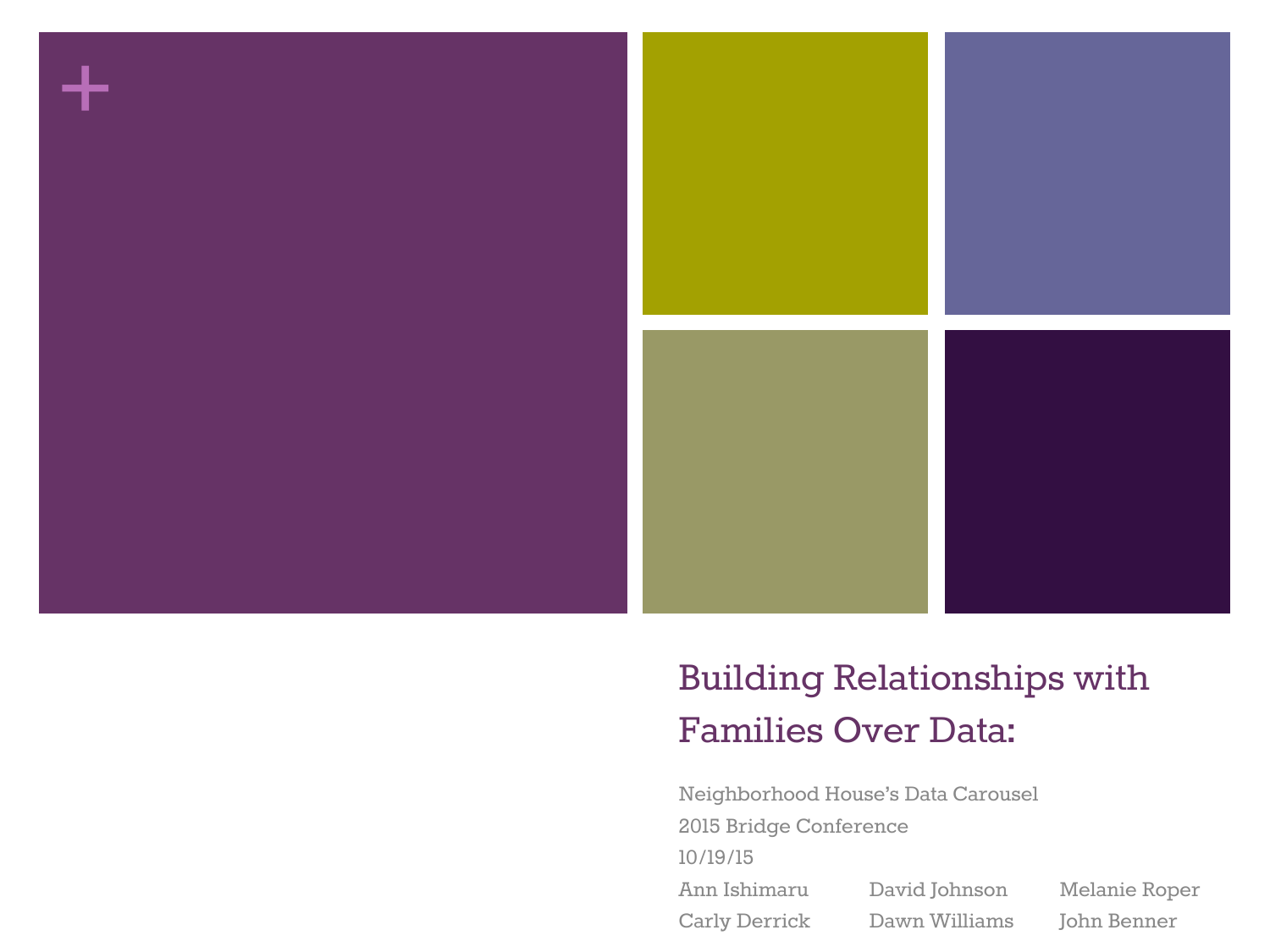

- Introduction
- Panel
- Mini-Data Carousel
- Debrief
- Panel Discussion

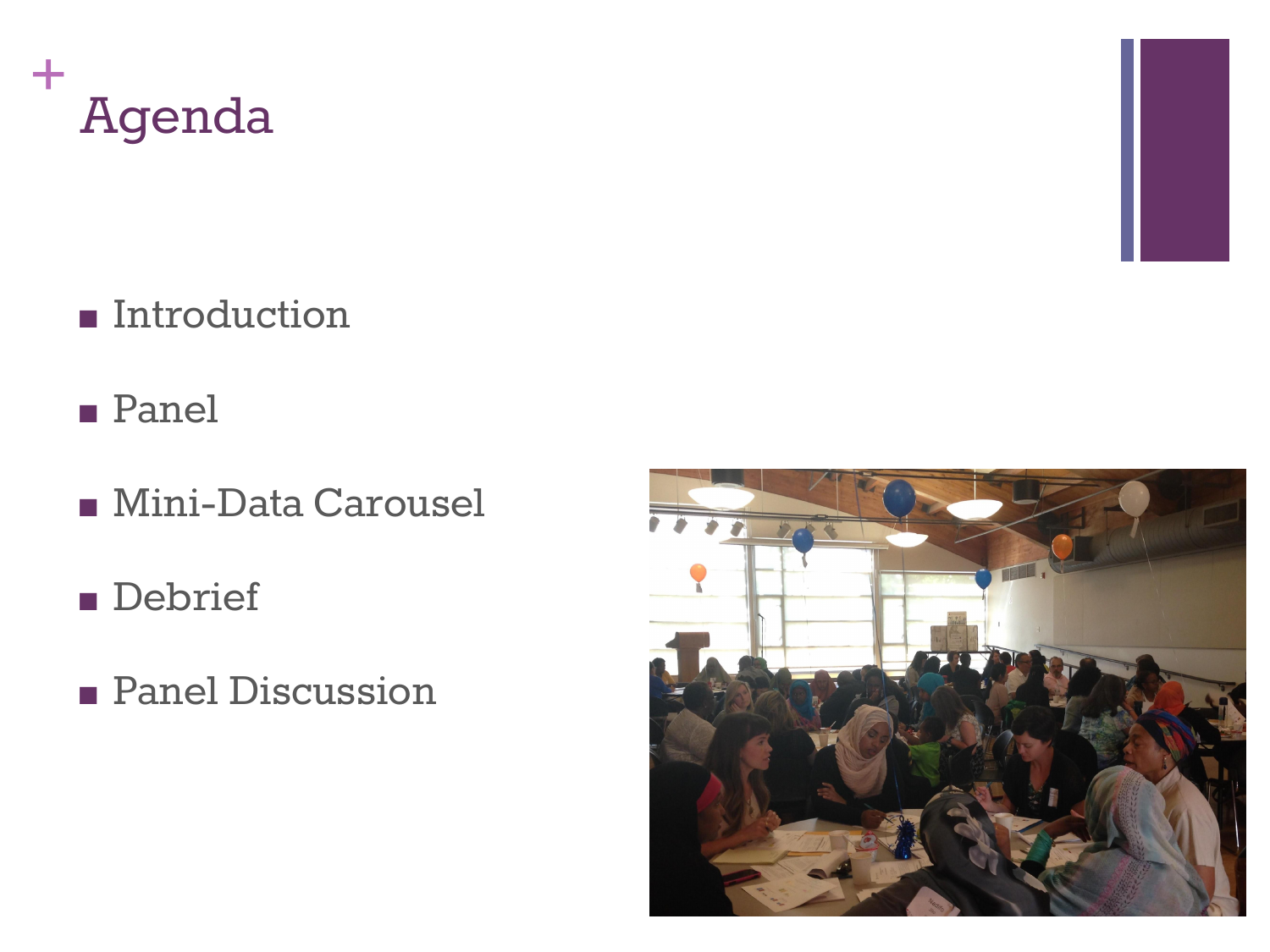## **+** Contrasting Approaches to Data

### Data Driven Decision Making

- Parents implicitly targeted as part of problem
- Parents provide "input" to professionals
- Head counts of attendance as a primary measure of success
- Data as a weapon or cure-all for accountability
- Parents as sources of data

### Data Inquiry for Equitable Collaboration

- Families explicitly engaged in identifying systemic solutions
- Families contribute expertise in co-design work
- Indicators of "dual" capacity (family and educators/institutions), quality engagement, and influence
- Data as a *tool* in a broader process of learning and improvement
- Data collection and sense-making as a vehicle for building relationships, developing leadership, and constantly improving the work.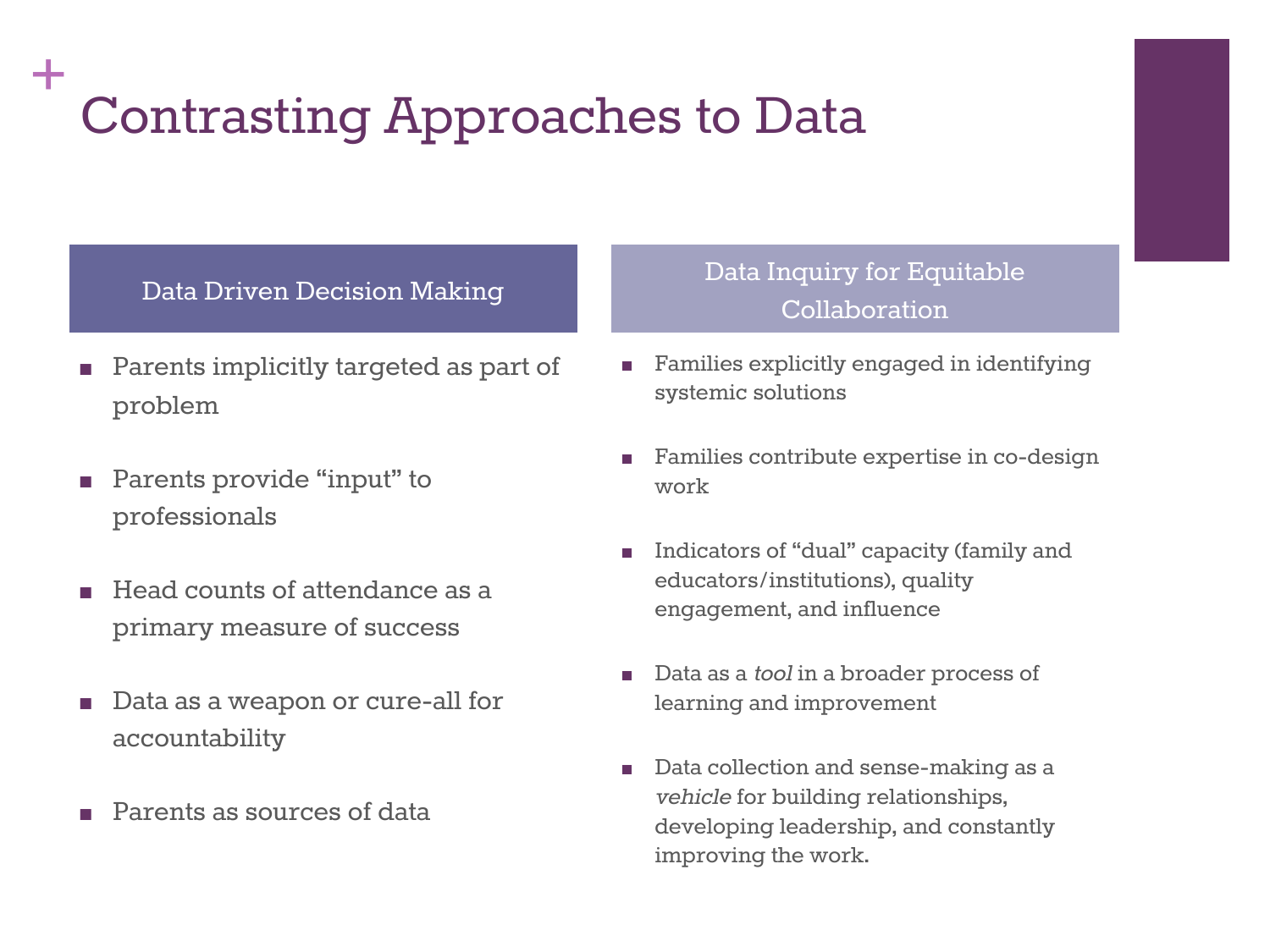### 2. Prioritize

**What data or process** will best help us attend to equity and answer our questions?

## 3. Engage

**+**

Ishimaru, University of Washington

Draw on cultural brokers and existing leaders to reach out to stakeholder groups and invite their participation.

### 1. Question

Convene a leadership group to initiate the process. Why are we doing this? Who do we need to work with? What questions do we have and how will we use what we learn?

### **4. Make Sense**

aannannanna

I. Mur

 $2.004A$ 

 $3.1411$ 

Share data, Collaborate with stakeholders to make sense of it. What does the data tell us? What other questions do we have?

## Data Inquiry for Equitable Collaboration

### **5. Strategize**

**Reconvene and** expand leadership group. What did we learn? What are the next steps?

## 6. Act

Change policies or practices. Legerage new relationships. **Discover new questions for** further inquiry.

Figure by Research Designers, http://researchdesigners.com/ @ Copyright 2015, University of Washington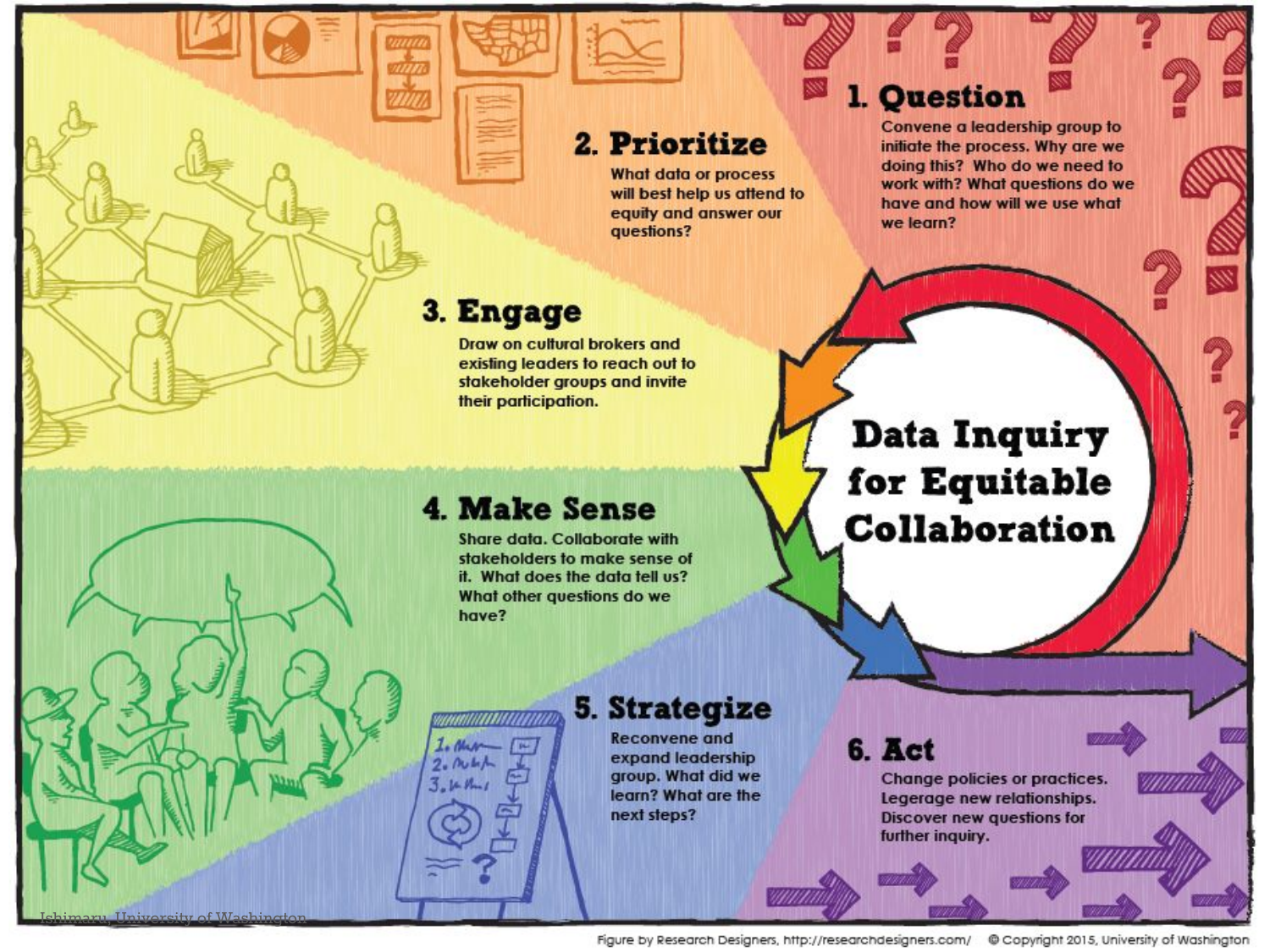# **+** Mini-Data Carousel Role Play

Take a spin on the Data Carousel with your table group!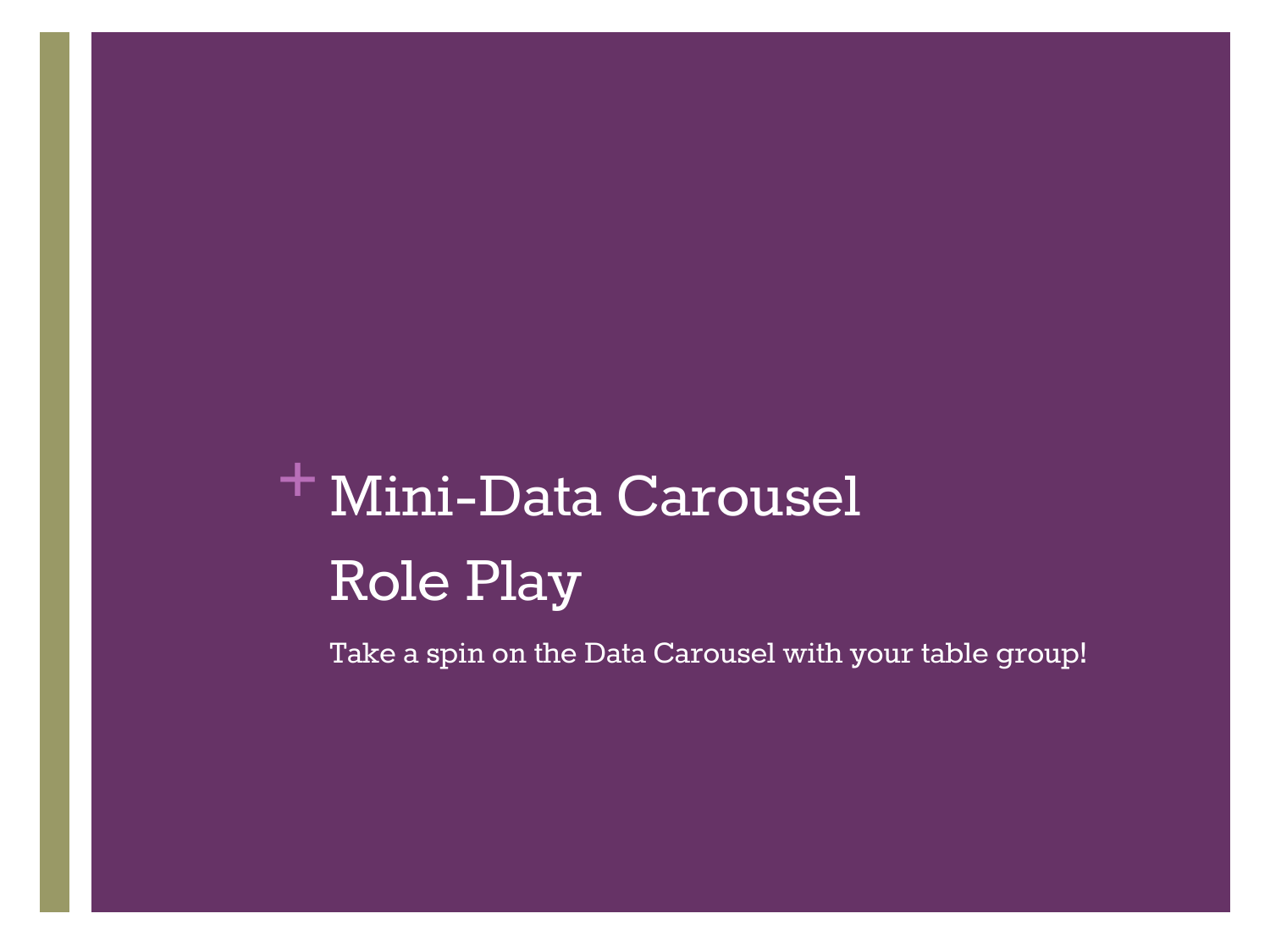

# ■ Participants (parents, staff, admin, community members)

# ■Facilitator

# ■Time Keeper

■Note Taker (on poster paper)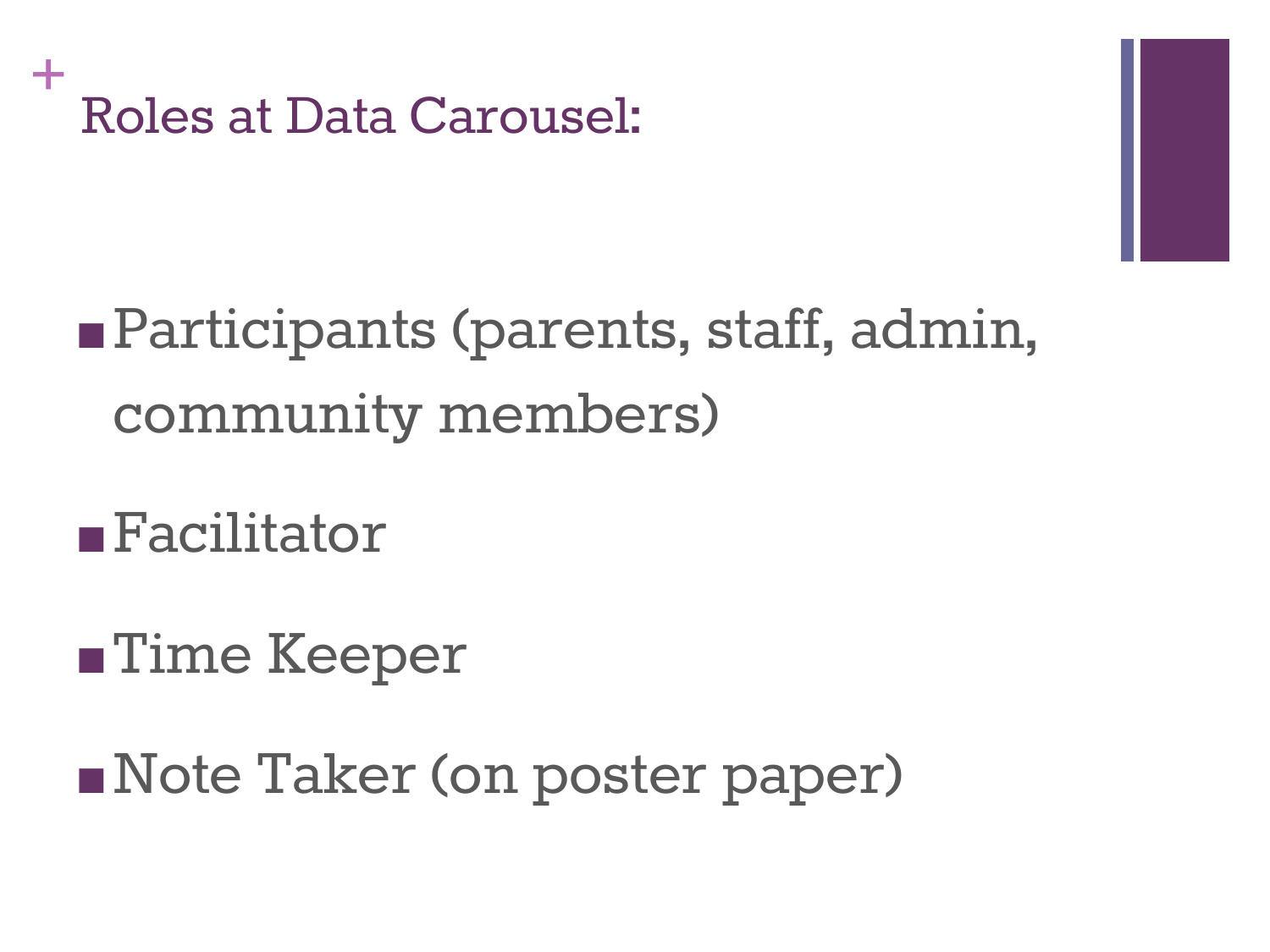



- EVERYONE is a participant and can contribute observations and thoughts INCLUDING the facilitator, note taker and time keeper.
- Keep your comments focused on the data and what you think it means.
- Ask questions to help understand one another's perspectives
- Step up and step back: Share your thoughts, then make room for others to share theirs.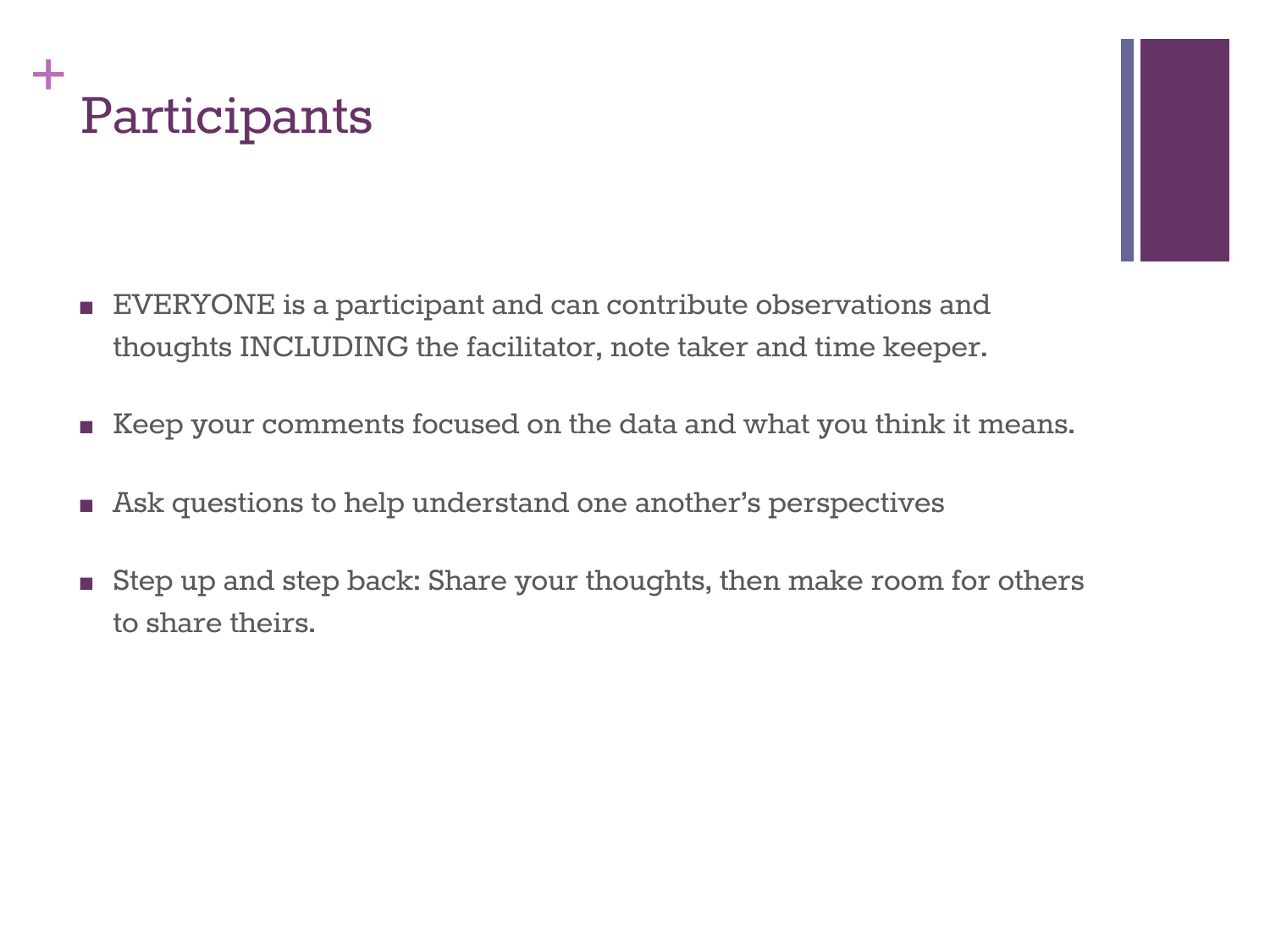

- Leads introductions:
- Sets and models discussion norms:
	- Listen for understanding
	- Step up, Step back.
	- Include all voices at the table
- Asks Data Carousel questions:
	- "What is the data telling you?"
	- "What isn't the data telling you?"
	- "What else do we need to know?"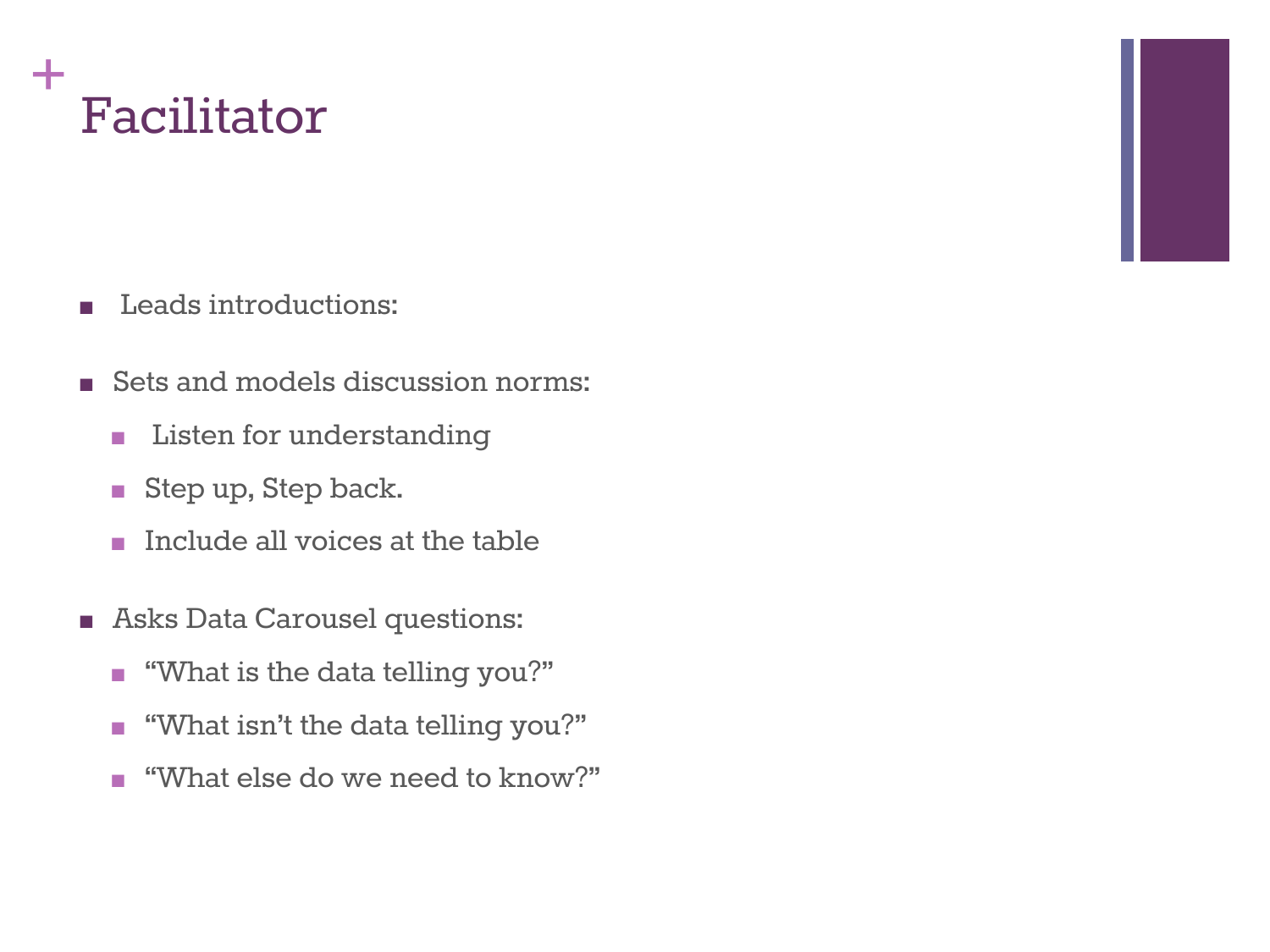



- Monitor's time to make sure your group gets to all the questions.
- Cue facilitator at 10, 15 and 25 minutes to move on to next section if it hasn't happened already.
- Some conversations may run long or short, so the time keeper is there to make sure there's time for all conversations.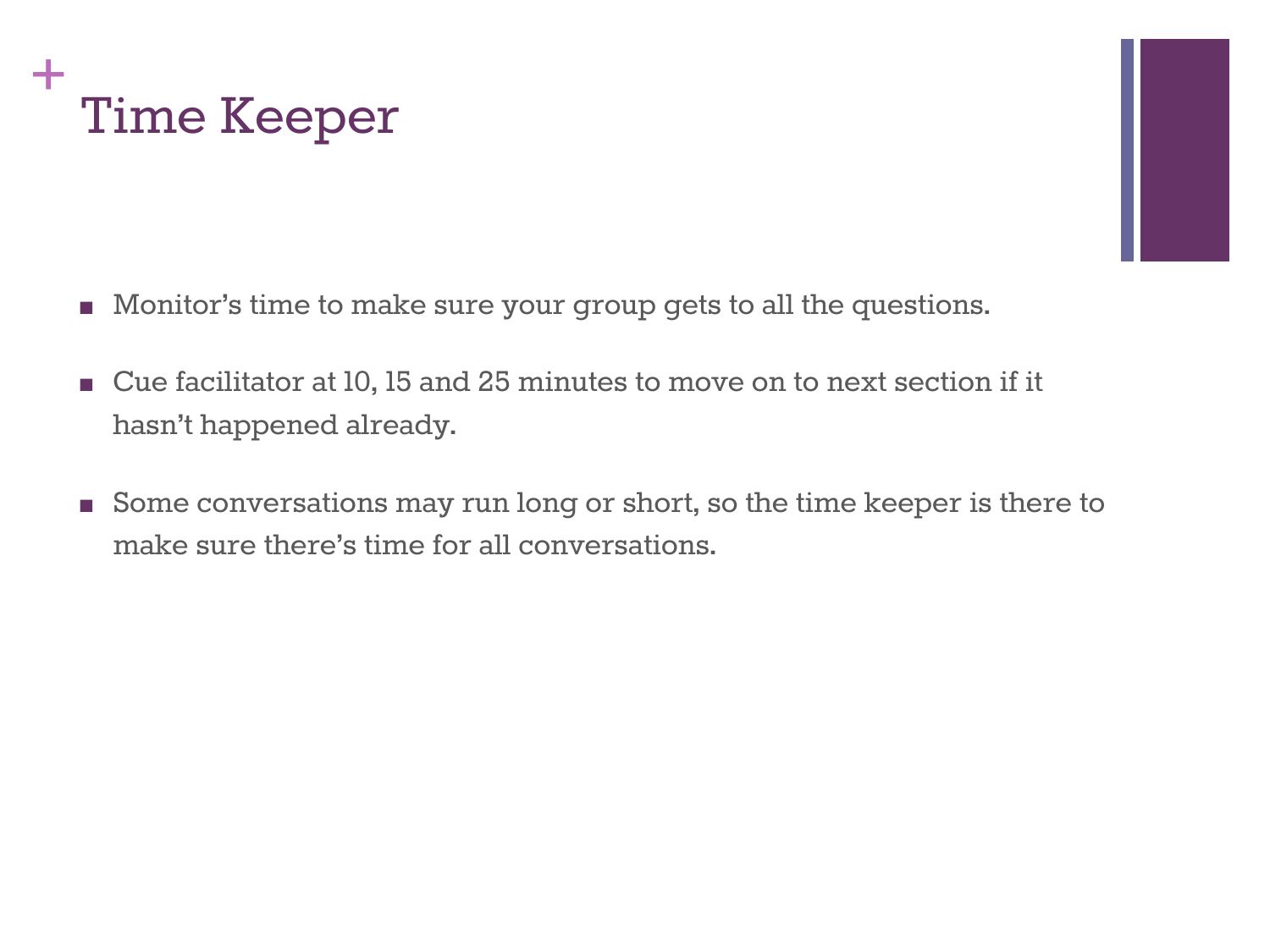

- 
- Restate then write what you hear said. "I heard you say... Is that right?" Then write it down.
- Often more than one person will make the same observation. Place a check mark next to a statement that gets repeated, or that there is heavy agreement with.
- Sometimes at Data Carousel the facilitator is ALSO the note taker, sometimes not.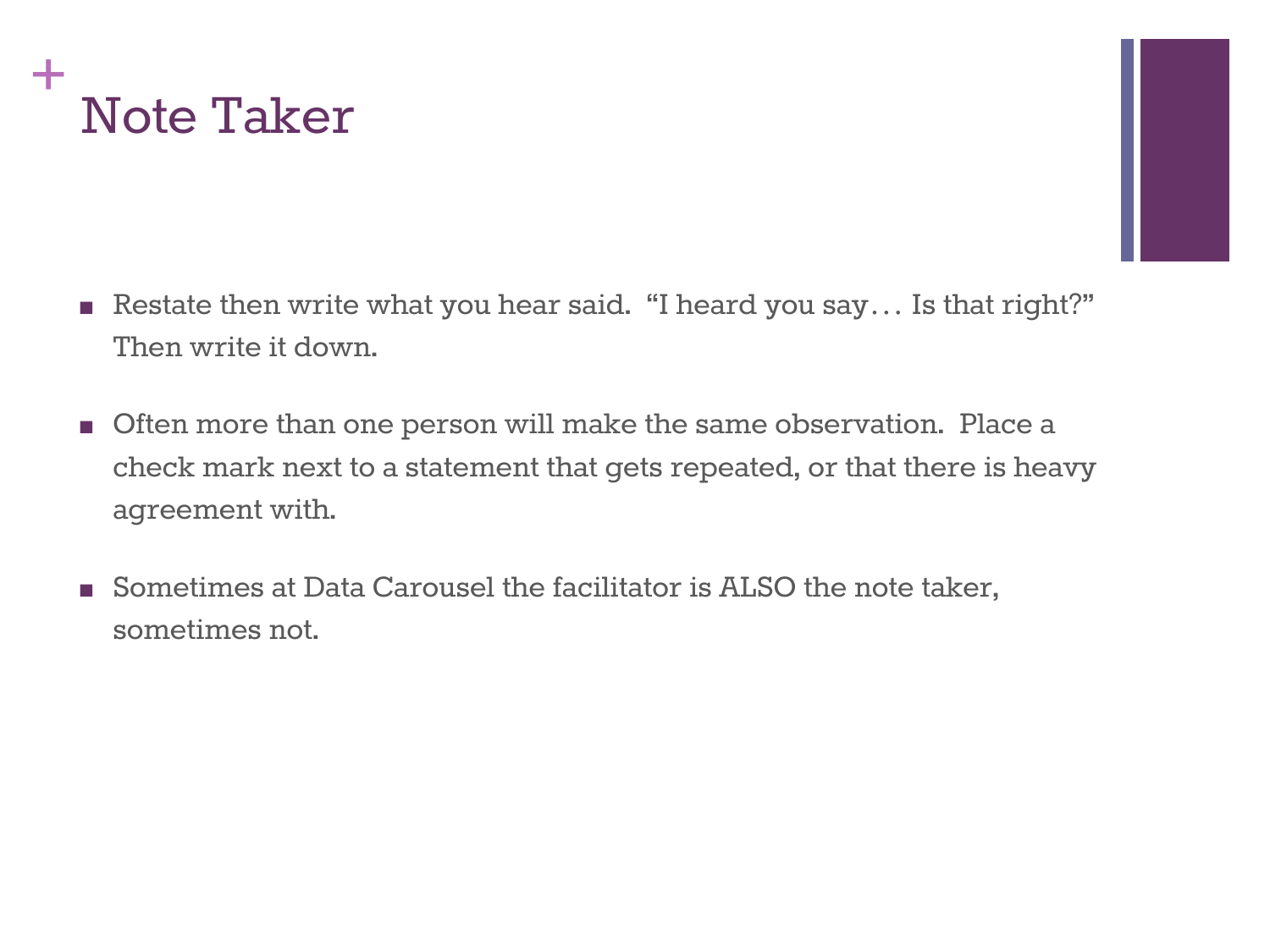



■ What are 3 facilitation practices you already know?

■ What are three practices you want to tinker with?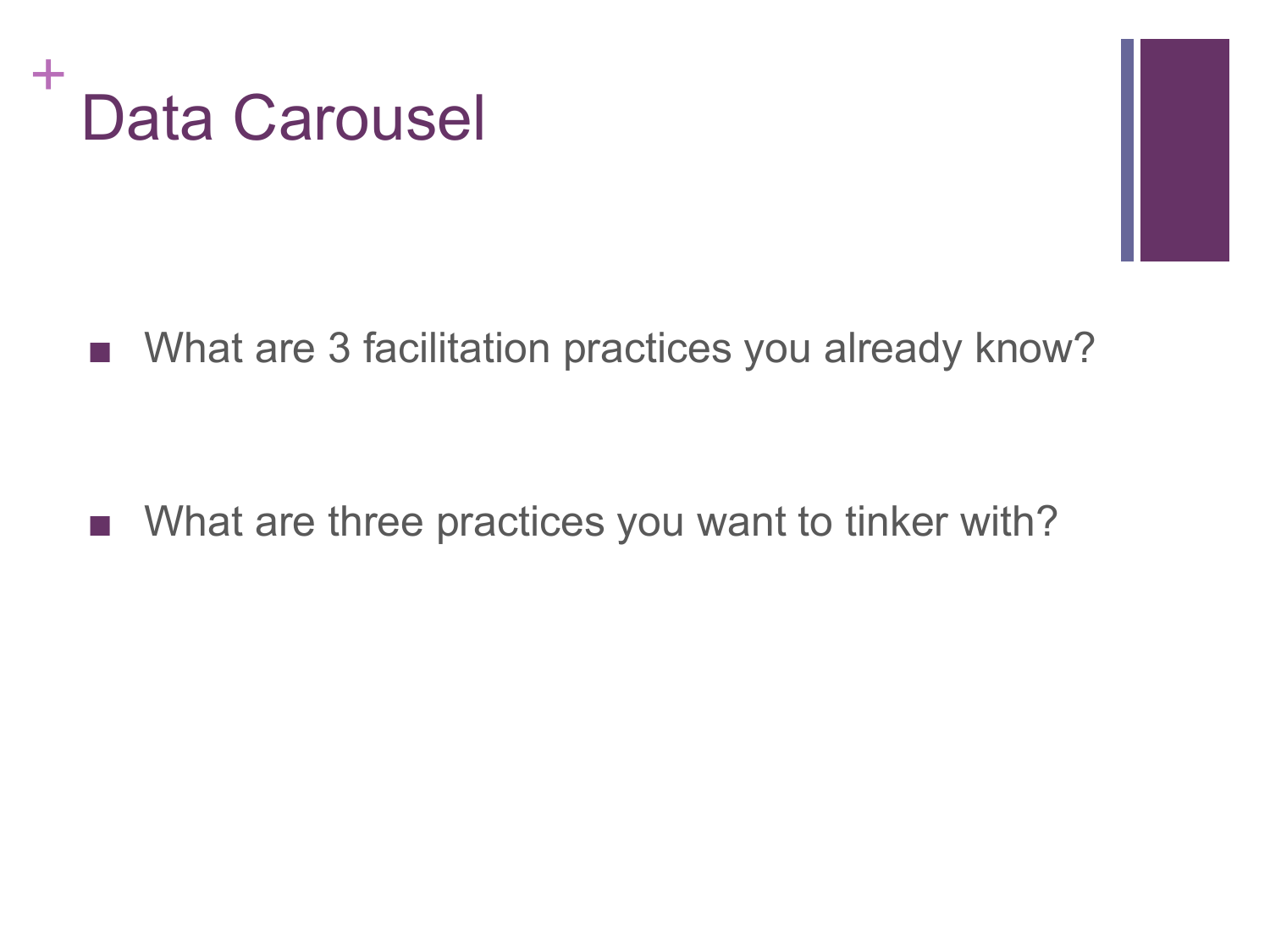



## ■ "What is the data telling you?"

# ■ "What isn't the data telling you?"

## ■ "What else do we need to know?"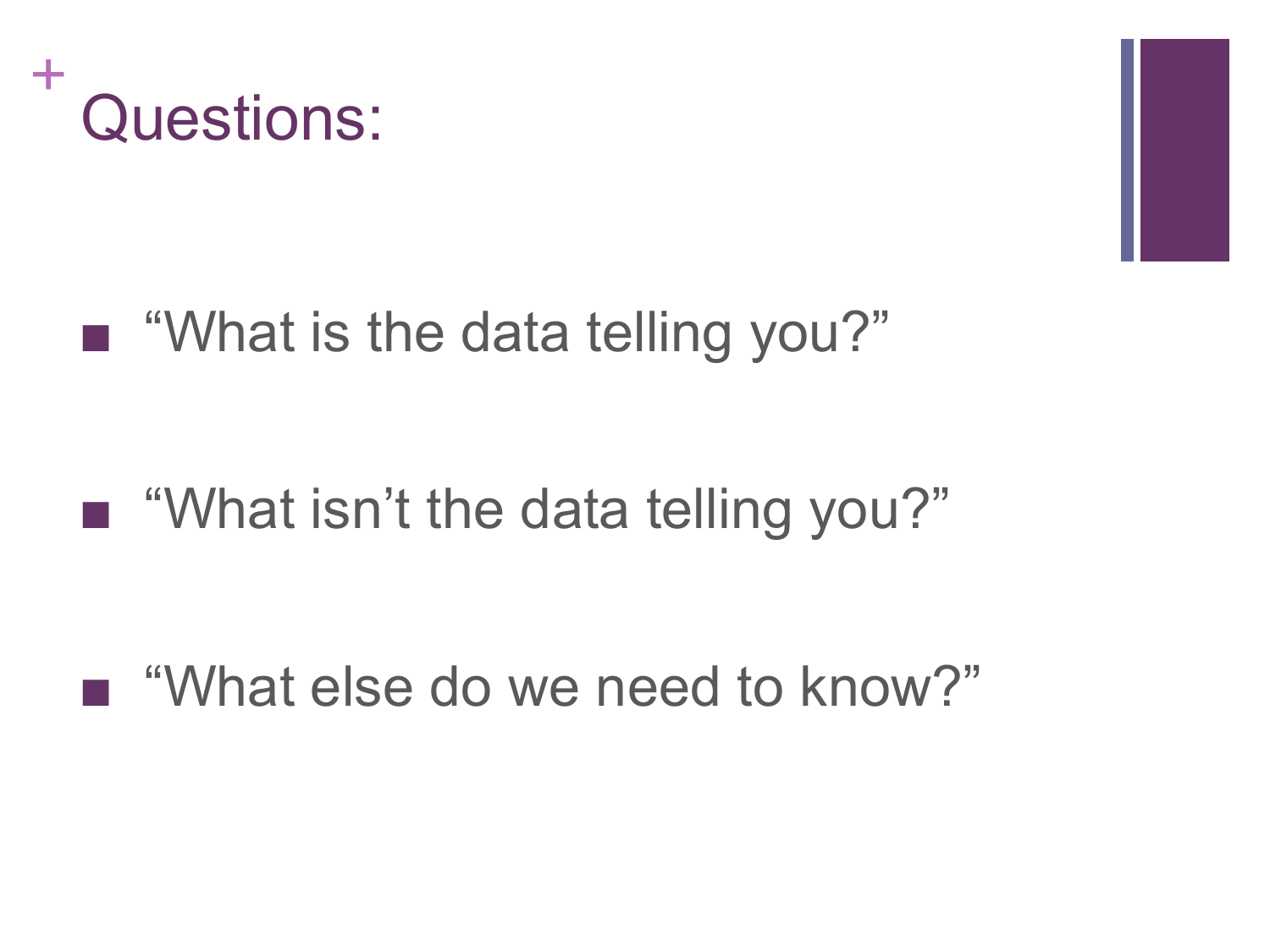

## What was it like?

## What did you learn?

What do you wonder?